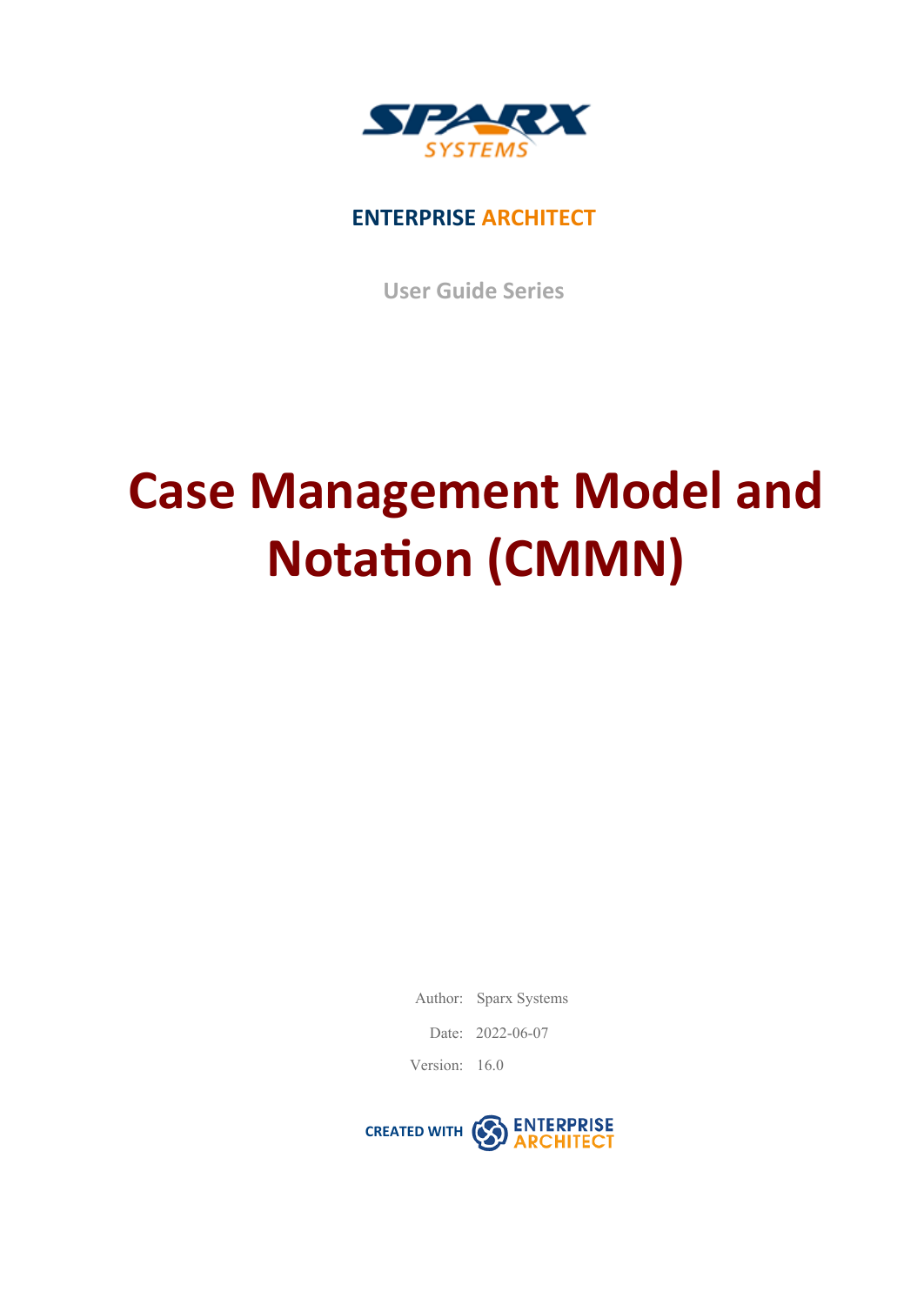## **Table of Contents**

| Case Management Model and Notation (CMMN) |  |
|-------------------------------------------|--|
| <b>Getting Started</b>                    |  |
| Example Diagram                           |  |
| Language Overview                         |  |
| Modeling with CMMN                        |  |
| <b>CMMN Toolbox Page</b>                  |  |
| CMMN and BPMN                             |  |
| More Information                          |  |
|                                           |  |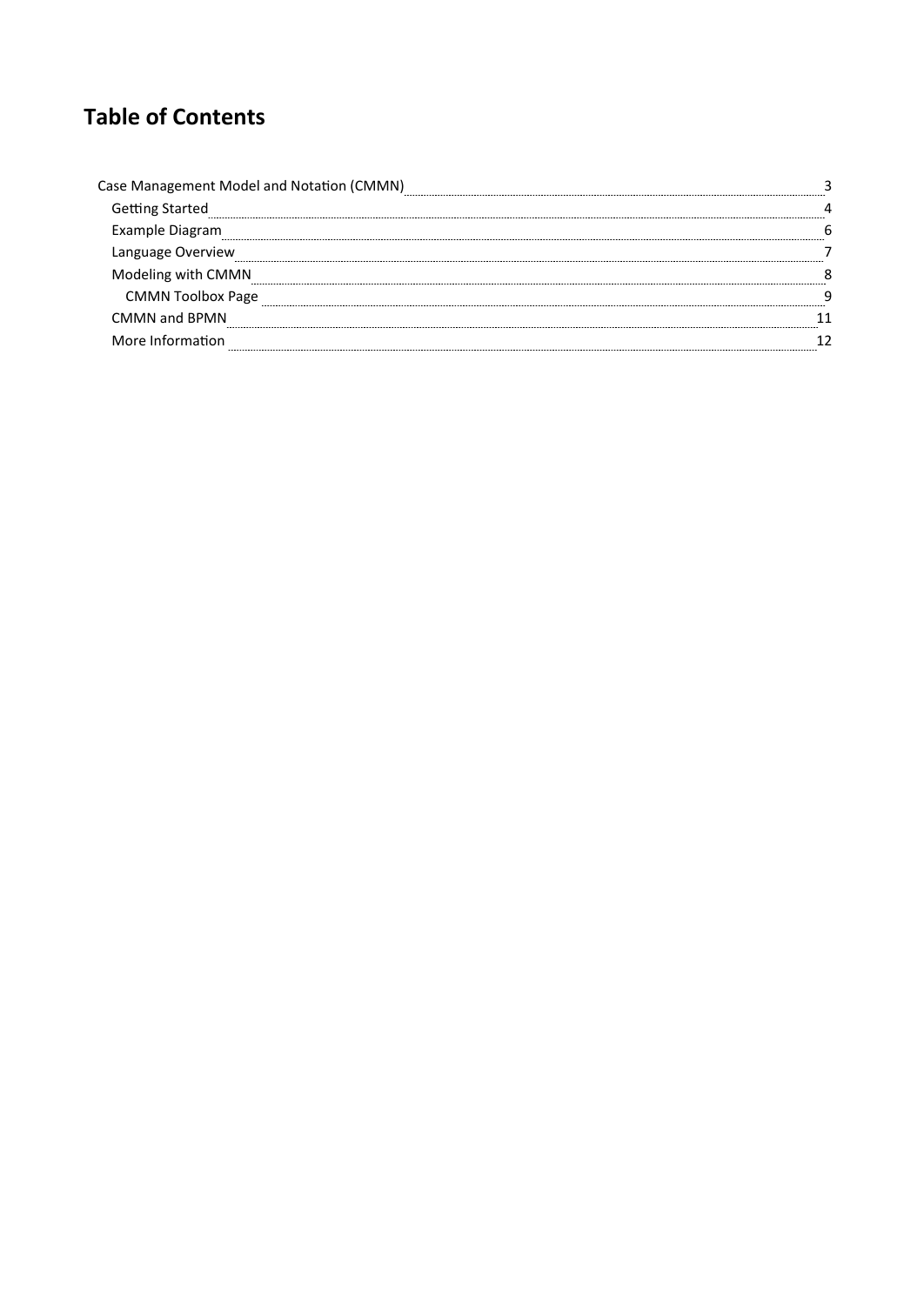# **Case Management Model and Notation (CMMN)**

#### **Model and Visualize Evolving Circumstances and Exchange Case Models**

Organizations strive to realize their Mission and Vision by executing their strategies to reach their goals. Much of this relies on carrying out repeatable processes to deliver value to their customers while all the time endeavoring to improve these processes to make them more efficient and meet new business conditions. Some industries and domains don't lend themselves to creating structured sequential descriptions of the way an activity is carried out. For example in the medical profession the resolution of a patient's situation doesnot follow any predicable path and varies from patient to patient and case to case in the context of a medical history and the current medical problem.

Using Case Management Model and Notation you can model these unpredictable situations where there is not a predefined order of tasks, but rather the actions that a case worker performs depend on a given situation and evolving circumstances. Even though there is not a defined sequence of tasks using CMMN you can model the possibilities by defining a case using planned and discretionary items that a case worker can choose.



Example CMMN diagram showing a Case Plan Model that contains a number of connected Tasks.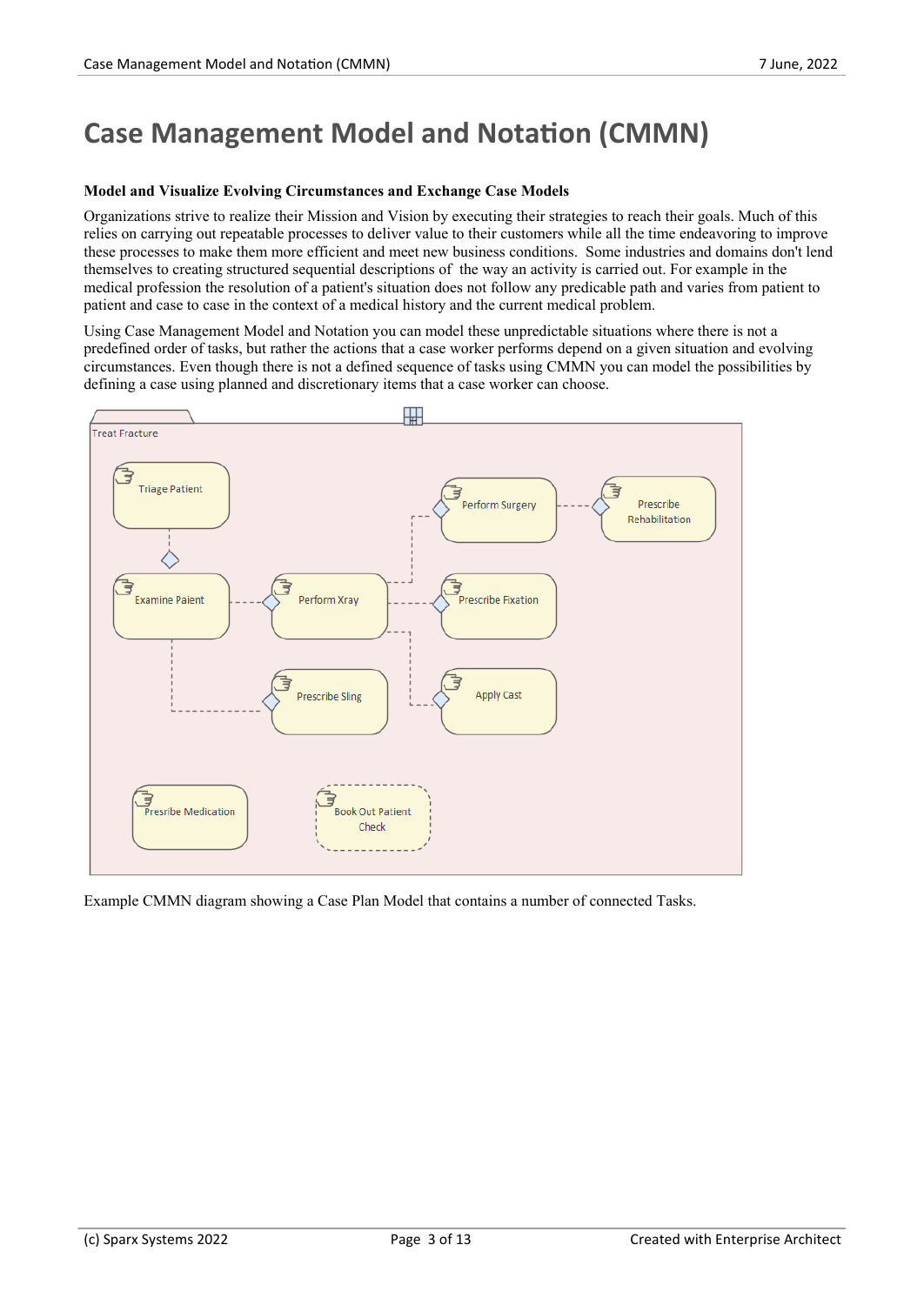## **Getting Started**

Defining existing case models or creating new Case Management diagrams is easy using Enterprise Architect's built-in support for the Case Management Model and Notation features. These include a CMMN diagram with an accompanying toolbox that contains all the elements and connectors needed to create robust and expressive models. These indeterminate models can be connected to other determinate processes described in Business Process Model and Notation and more broadly to a range of other business, technology and engineering models. Having all these disparate but interlocking models in a single tool provides countless advantages and results in profound productivity gains. Workers from all disciplines, including Case Management, can seamlessly communicate and collaborate resulting in well specified and designed systems.

In this topic you will learn how to work with the CMMN facilities in Enterprise Architect including the following sub topics.

#### **Selecting the Perspective**

Enterprise Architect partitions the too'ls extensive features into Perspectives, which ensures that you can focus on a specific task and work with the tools you need without the distraction of other features. To work with the Case Management Model and Notation features you first need to select this Perspective:

 $\bullet$  <perspective name> > Analysis > CMMN

Setting the Perspective ensures that the Case Management Model and Notation diagrams, their tool boxes and other features of the Perspective will be available by default.

#### **Example Diagram**

An example diagram provides a visual introduction to the topic and allows you to see some of the important elements and connectors that are created in specifying or describing the way a case is defined including: a Case Management Plan and Case File Items, Stages, Milestones, Fixed and Discretionary tasks.

#### **Language Overview**

This topic introduces you to the main concepts of the language including its structure, architecture and the elements and connectors that are used to create Case Management Model and Notation (CMMN) models.

#### **Modeling with CMMN**

This topic introduces the Case Management Model and Notation profile which covers the diagrams, toolboxes and elements that you will work with including Case Plans, File Items and a range of Tasks such as Human, Case and Process tasks. You are able to select the CMMN perspective from the Analysis group which will set the tool up for modeling the Case Management such as are prevalent in the Legal, Medical, Financial, Rescue and other disciplines.

#### **CMMN and BPMN**

In this topic the Case Management Model and Notation with its ad-hoc activities and non-sequential tasks is compared and contrasted with the Business Procee Model and Notation which is the defacto language for modeling sequential, predictable and repeatable processes.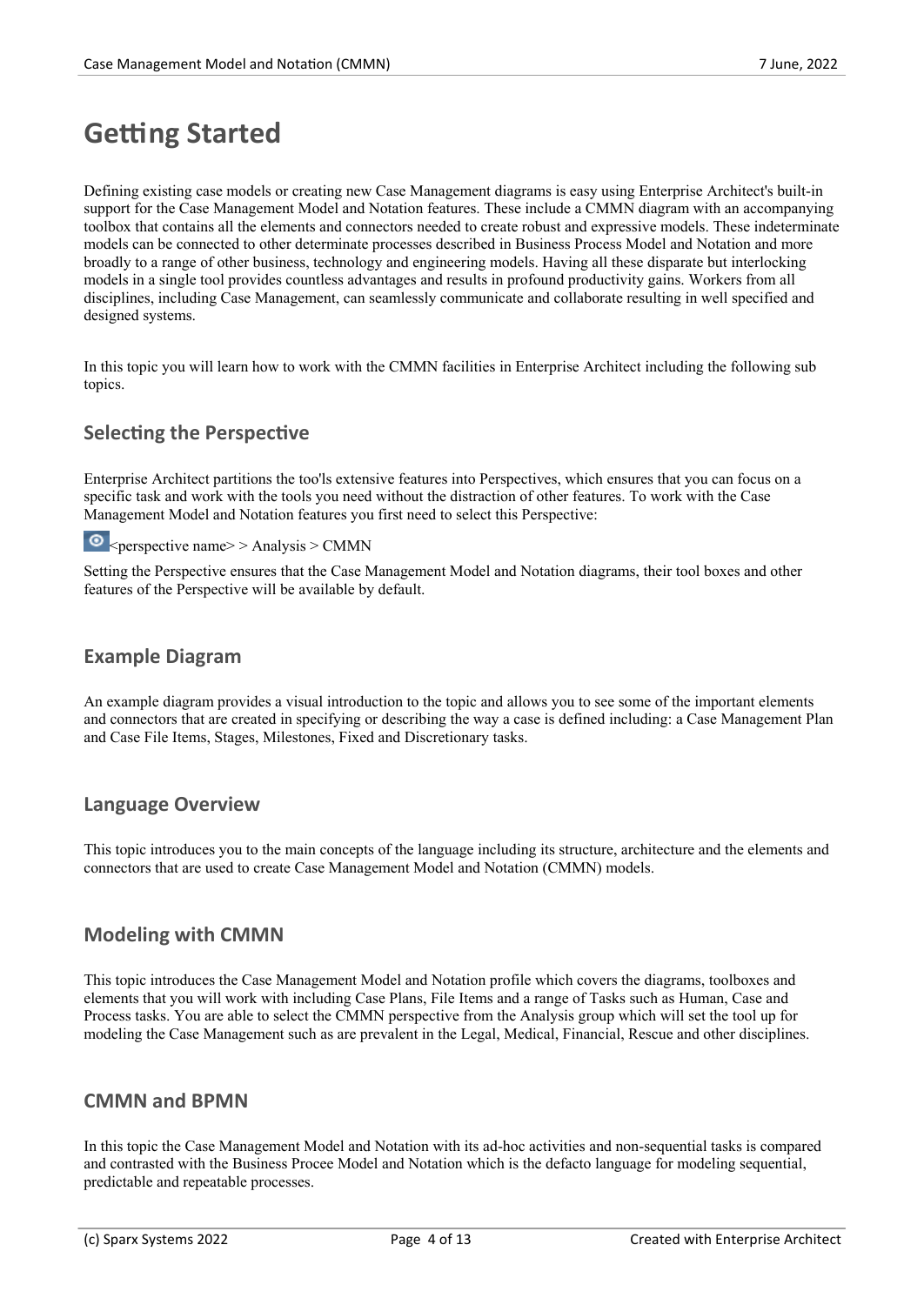#### **More Information**

This section provides useful links to other topics and resources that you might find useful when working with the Case Management Model and Notation tool features.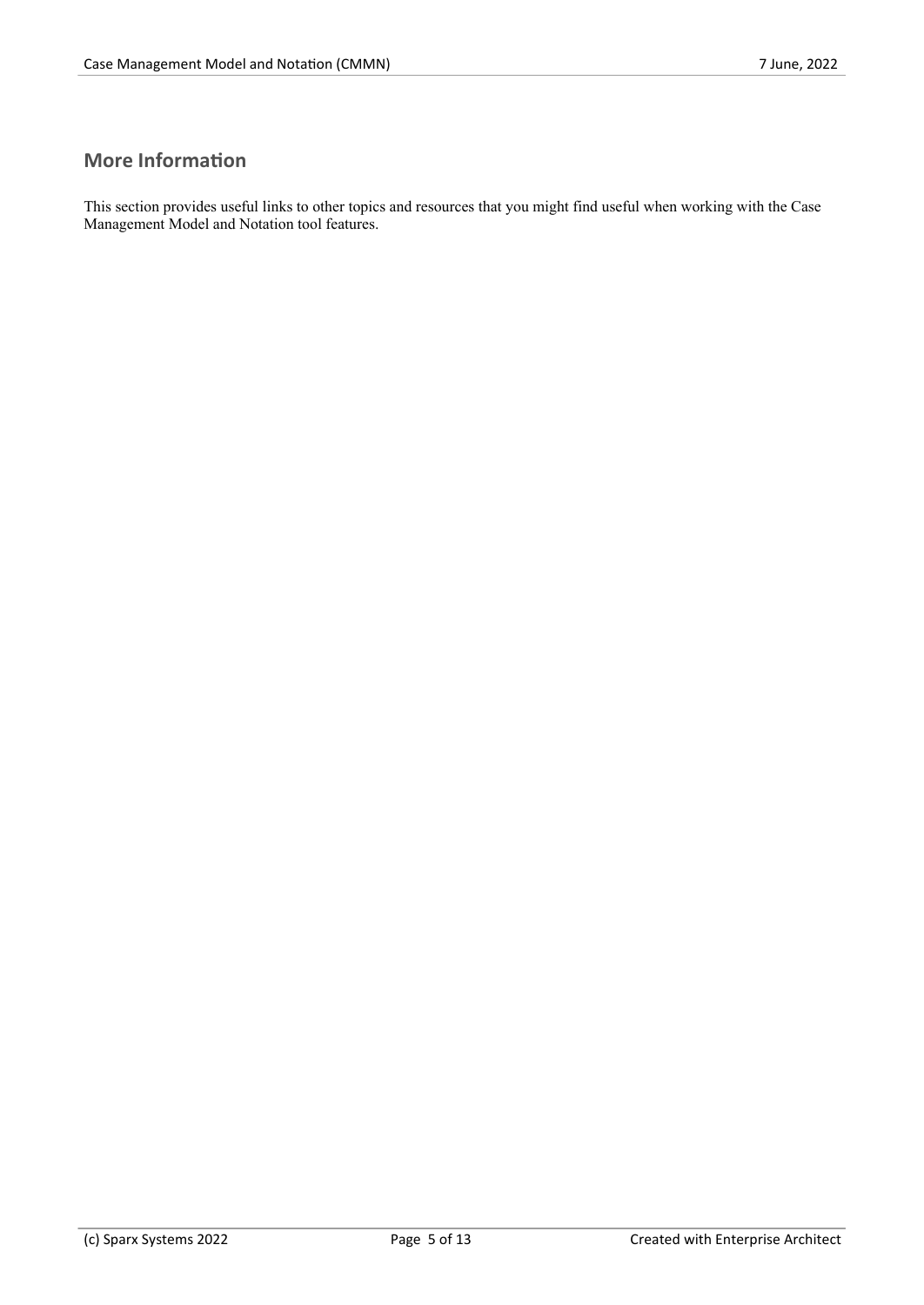## **Example Diagram**

Using CMMN diagrams you can model the non sequential tasks that make up a Case Management model. You can add new elements to the diagram from the CMMN toolbox or existing onesdragged from the Browser. In this example a Case Plan Model is defined with a Planning Table and Case Workers can add discretionary items at run-time. In this example Stages have also been modeled with a planning table. Case workers plan a case when they add "discretionary such as Review Documents and Create Letter. A number of Milestones have also been included to show important points in the plan.



Case Management Model & Notation (CMMN) Example

CMMN diagram showing the Case Plan Model, Stages and Tasks and Discretionary items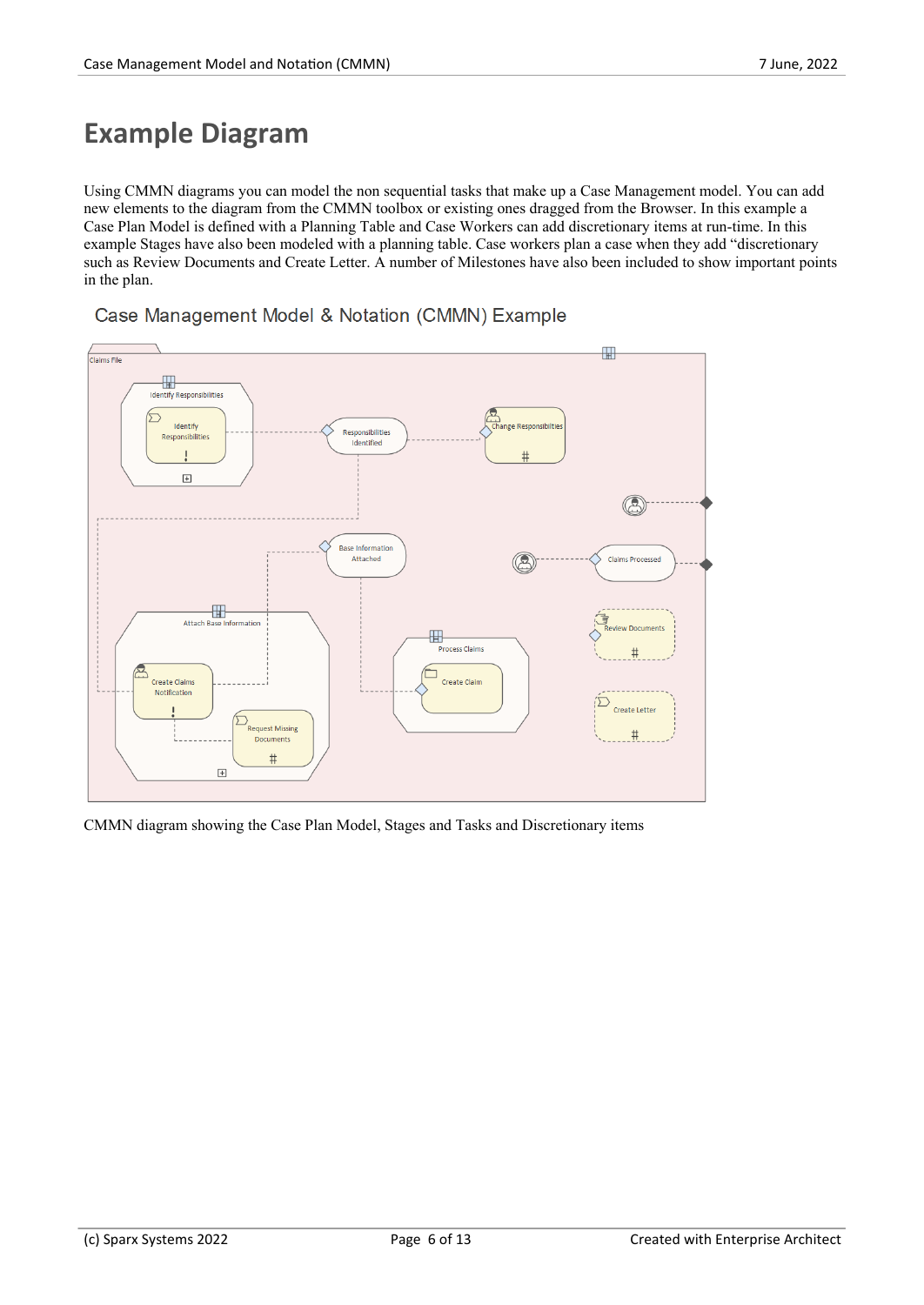## **Language Overview**

The Case Management Model and Notation evolved out of the need to help Case Managers and workers to define patterns and repeatable tasks in ad-hoc processes and to be able to develop plans that relied on past experience in the context of individual and highly variable situations such as treating a patient or preparing a legal case.

A Case is a proceeding that endeavors to reach a desired outcome and involves actions that are performed with respect to a subject. Case Management is common in a number of industries and disciplines including legal, medical and financial. The key element of a Case is that the proceeding do not follow a rigid and predetermined plan but rather a plan is developed for each individual Case. For example the treatment plan for patient, who has sustained injuries and presents to the emergency department of a hospital, would depend on the both the current problems, medical history and treatment constraints. There are many other situations where Cases are used such as search and rescue, prospecting, scientific investigation and more.

The subject of a Case might be a person, a legal action, a business transaction, or a focal point around which actions are taken to achieve an outcome. When work begins on any individual Case the proceeding could be carried out in a completely ad-hoc manner. As experience grows and similar Cases are resolved over time, patterns emerge and a set of common practices and responses can be defined for managing Cases in a more rigorous and repeatable manner. This becomes the practice of Case Management, and this knowledge can be enshrined in Enterprise Architect in a way that will help Case Managers and Case workers to complete their Cases with positive outcomes.



Design and Execution (run time) phases showing a plan with fixed and discretionary tasks.

A Case has two distinct phases: the design-time phase that results in a model, and the run-time phase that represents the planning and execution of the model. The model is relatively static but the execution of the model to create a plan happens many times as each individual Case is completed. During the design-time phase, business analysts engage in modeling, which includes defining fixed Tasks that are always part of pre-defined segments in the Case model, and 'discretionary' Tasks that a Case worker might apply at their discretion. In the run-time phase, Case workers execute the plan as defined in the model, but typically the plan will continuously evolve due to a particular situation, event or context, and discretionary items will be added to deal with these circumstances.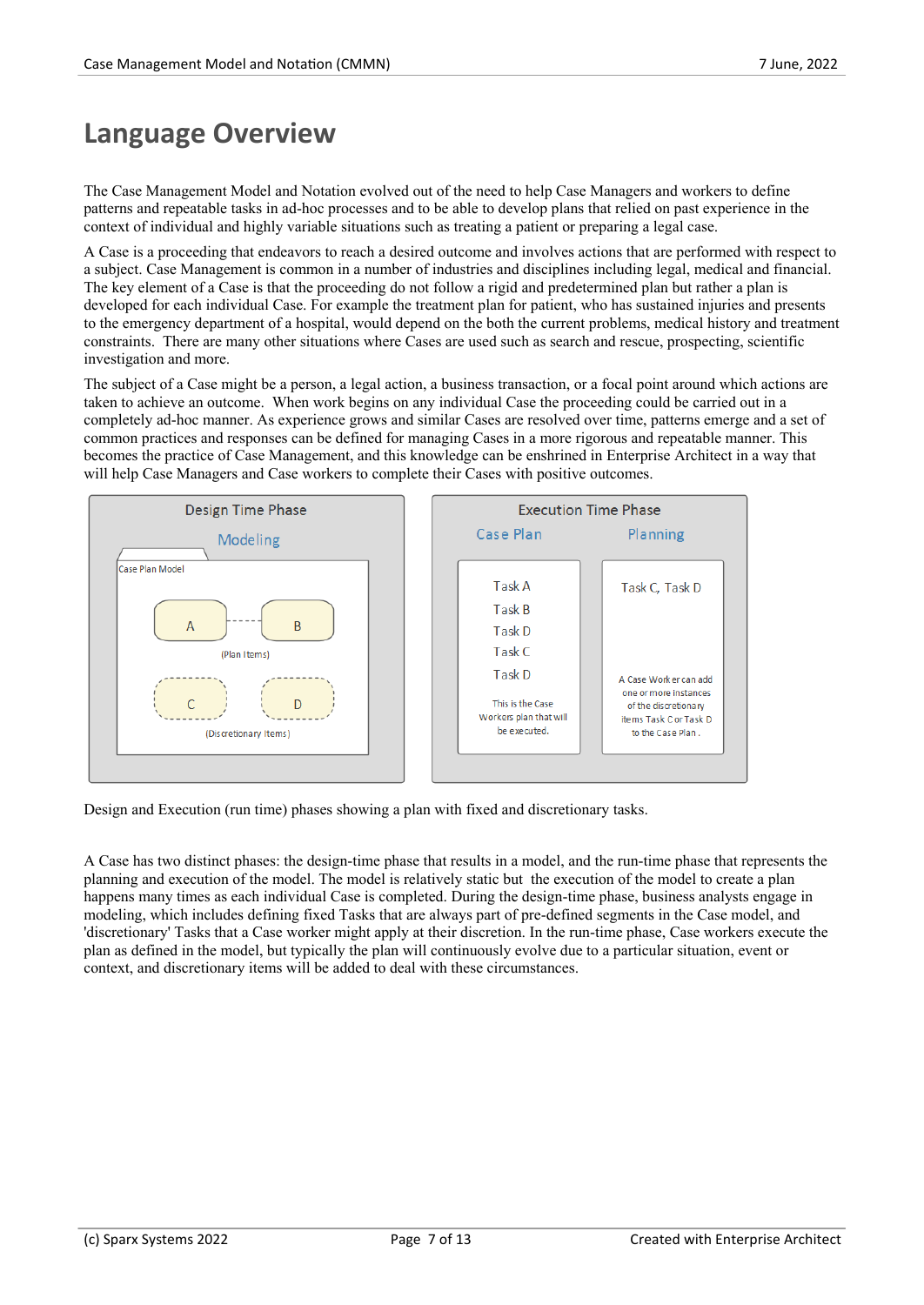## **Modeling with CMMN**

The CMMN UML Profile is built in to the Enterprise Architect installer, with its custom CMMN diagram and a toolbox that you can use to create expressive and compliant case management models.

#### **Access**

Click on the 'Perspective' icon (top right corner of the display) and select Perspective > Analysis > CMMN; the Model Wizard (Start Page 'Create from Pattern' tab) displays.

Select either:

- · One of the Patterns to add a template CMMN model to the selected Package, or
- The 'Add Diagram' tab and select 'CMMN > CMMN' to add an empty CMMN diagram to the selected Package; the CMMN page displays in the Diagram Toolbox

| Ribbon | Design > Diagram > Toolbox |
|--------|----------------------------|
|--------|----------------------------|

#### **CMMN Modeling**

| <b>Facility</b>                 | <b>Description</b>                                                                                                        |  |
|---------------------------------|---------------------------------------------------------------------------------------------------------------------------|--|
| CMMN in Enterprise<br>Architect | Developing CMMN diagrams is quick and simple in Enterprise Architect. The<br>CMMN facilities are provided in the form of: |  |
|                                 | A CMMN diagram type, created through the 'New Diagram' dialog                                                             |  |
|                                 | A 'CMMN' page in the Diagram Toolbox, providing CMMN elements<br>(stereotyped UML elements)                               |  |
|                                 | CMMN element and relationship entries in the 'Toolbox Shortcut Menu' and<br>٠<br>Quick Linker                             |  |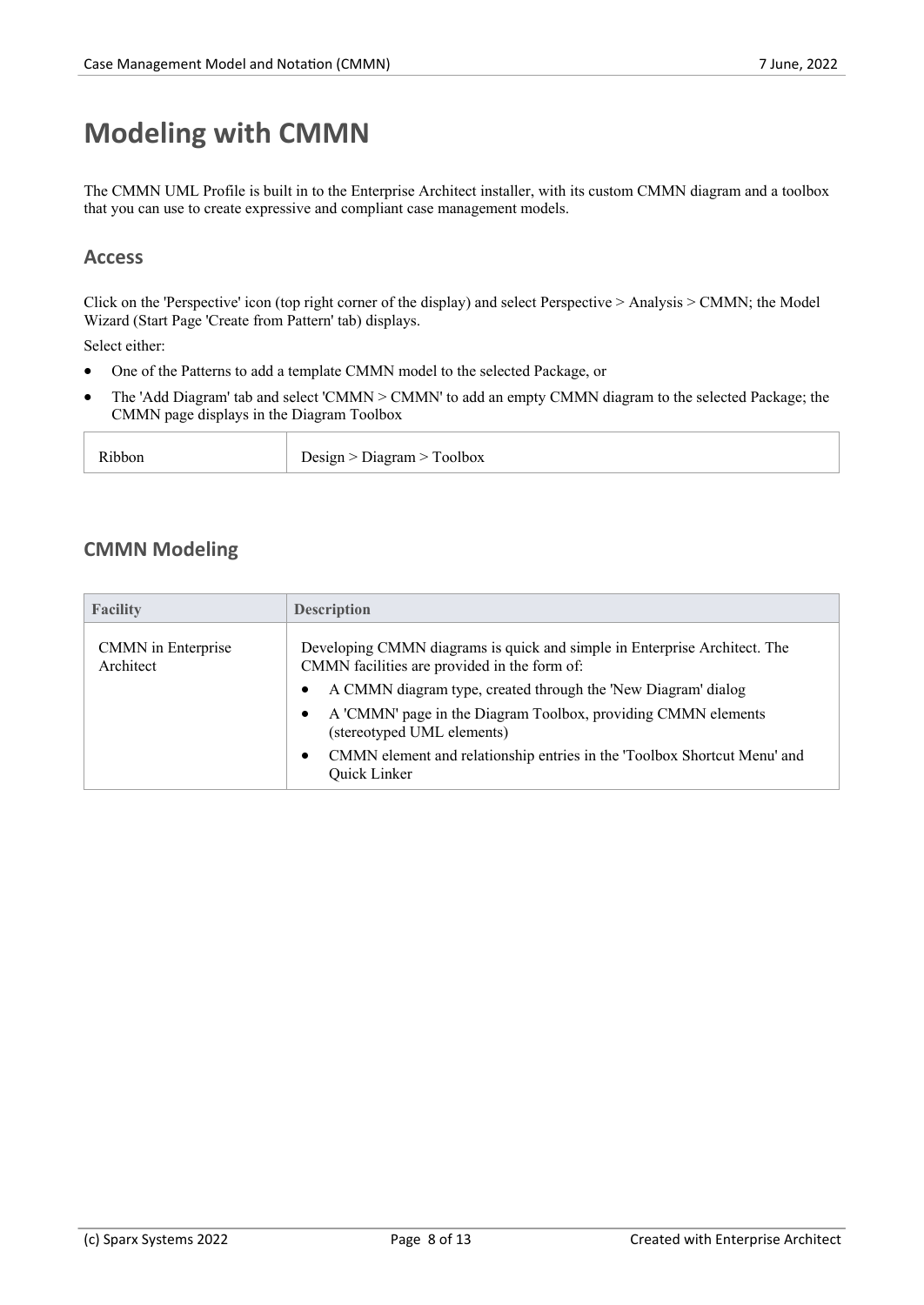# **CMMN Toolbox Page**

#### **CMMN Toolbox Page**

| Case Plan Model | The complete behavior model of a Case is captured in a Case Plan Model and is<br>depicted using a Package shape that consists of a rectangle with an upper left<br>smaller rectangle attached to it. The name of the Case can be enclosed into the<br>upper left rectangle. The Case Plan Model is the outermost stage defined for a case.                                                |
|-----------------|-------------------------------------------------------------------------------------------------------------------------------------------------------------------------------------------------------------------------------------------------------------------------------------------------------------------------------------------------------------------------------------------|
| Case File Item  | Case File Items can be used to represent arbitrary content, for example, documents,<br>Images, text files.                                                                                                                                                                                                                                                                                |
| Stage           | A Stage can be considered an 'episode' of a Case, though Case models also allow<br>for defining Stages that can be planned in parallel. They can be considered as<br>phases and contain groups of case items, they can be run simultaneously with other<br>stages and provide a way of partitioning the overall case.                                                                     |
| Entry Criteria  | An <i>Entry Criterion</i> represents the condition for a Plan Item to become available. It<br>inherits from Criterion and doesn't add any attributes.                                                                                                                                                                                                                                     |
| Exit Criteria   | An Exit Criterion represents the condition for a Plan Item to terminate. It inherits<br>from Criterion and doesn't add<br>any attributes.                                                                                                                                                                                                                                                 |
| Plan Fragment   | A Plan Fragment is depicted by a rectangle shape with dashed lines and softly<br>rounded corners and a marker in the form<br>of a "+" sign in small box at its bottom center.                                                                                                                                                                                                             |
| Task            | A Task is something that a Case Worker can perform and is depicted by a rectangle<br>shape with rounded corners. A Task may be discretionary if it is depicted by a<br>rectangle shape with dashed lines and rounded corners.                                                                                                                                                             |
| Human Task      | A Human Task has two possible depictions. If the Human Task is non-blocking<br>(i.e., isBlocking set to FALSE), it is depicted by a rectangle with rounded corners<br>and a "Hand" symbol in the upper left corner. If the Human Task is blocking (i.e.,<br>is Blocking set to TRUE), it is depicted by a rectangle with rounded corners and a<br>"User" symbol in the upper left corner. |
| Case Task       | A Case Task is depicted by rectangle shape with rounded corners with a "Folder"<br>symbol in the upper left corner. A Case Task may be discretionary if it is depicted<br>by a rectangle shape with dashed lines and rounded corners.                                                                                                                                                     |
| Process Task    | A Process Task is depicted by rectangle shape with rounded corners with a<br>"Cevron" symbol in the upper left corner. A Process Task may be discretionary if<br>it is depicted by a rectangle shape with dashed lines and rounded corners.                                                                                                                                               |
| Milestone       | A Milestone represents an achievable target, defined to enable evaluation of<br>progress of the Case. No work is directly associated with a Milestone, but<br>completion of set of tasks or the availability of key deliverables (information in the<br>Case File) typically leads to achieving a Milestone.                                                                              |
|                 | In CMMN an event is something that "happens" during the course of a Case.                                                                                                                                                                                                                                                                                                                 |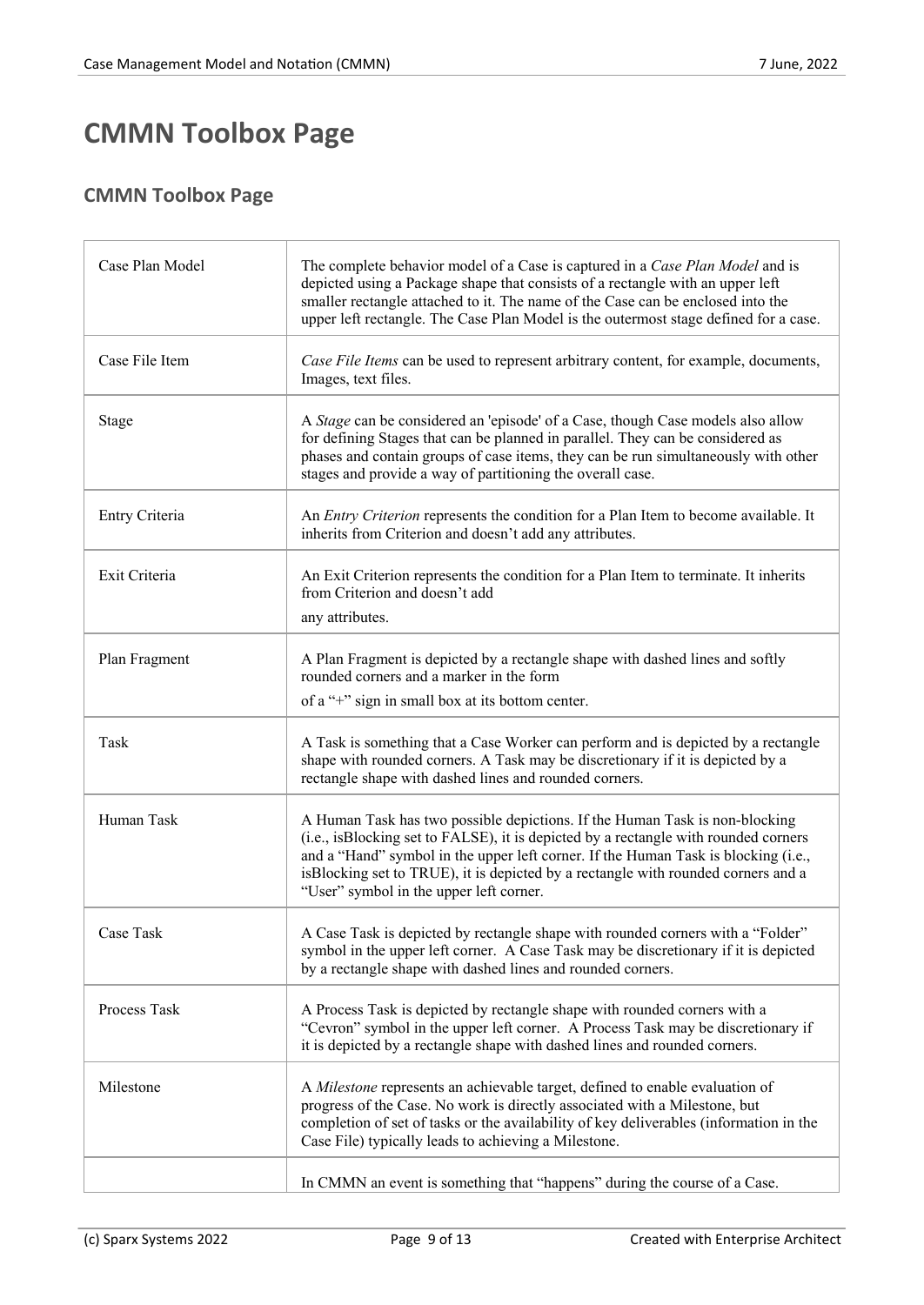| Timer Event Listener  | Events may trigger, for example, the enabling, activation, and termination of Stages<br>and Tasks, or the achievement of Milestones. Timer Event Listener instances are<br>used to catch predefined elapses of time.                                                                                   |
|-----------------------|--------------------------------------------------------------------------------------------------------------------------------------------------------------------------------------------------------------------------------------------------------------------------------------------------------|
| User Event Listener   | In CMMN an event is something that "happens" during the course of a Case.<br>Events may trigger, for example, the enabling, activation, and termination of Stages<br>and Tasks, or the achievement of Milestones. User Event Listener instances are<br>used to catch events that are raised by a user. |
| <b>Planning Table</b> | A Planning Table defines the scope of planning, in terms of identifying a sub-set of<br>Plan Item Definitions that can be considered for planning in a certain context. The<br>context for planning might be a Stage or a Human Task.                                                                  |
| Connector             | Connectors are optional visual elements only and do not have associated execution<br>semantics. They show dependencies between plan items.                                                                                                                                                             |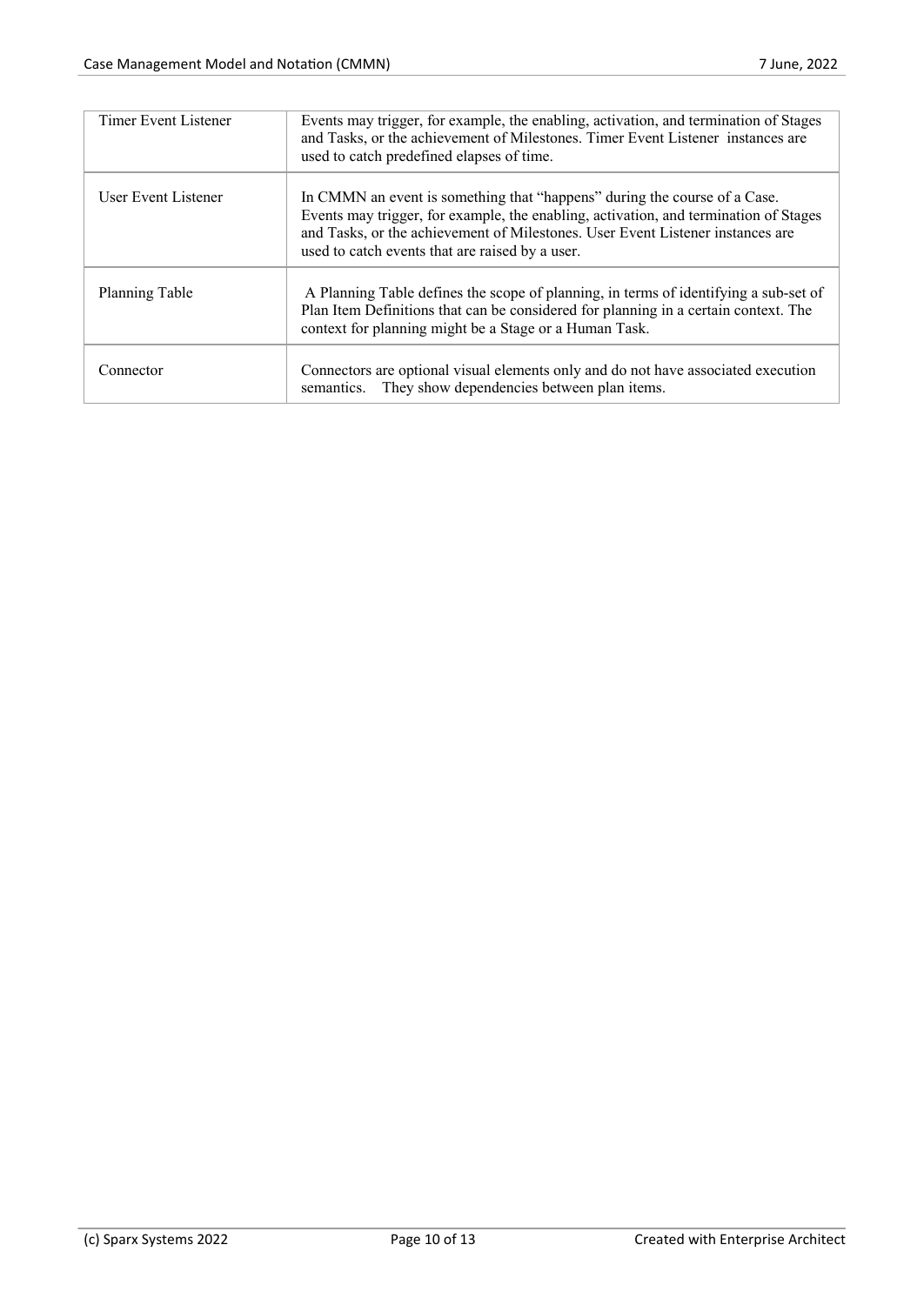## **CMMN and BPMN**

Case Management Model and Notation (CMMN) was designed to be consistent with and complementary to Business Process Model and Notation (BPMN). Analysts use CMMN to describe and prescribe the activities and items that represent mostly non sequential and unpredictable situations whereas BPMN is used to represent activities that are predictable and sequential. Early in this millennium analysts realized that there was an opportunity to model these activities that didn't fit neatly into a repeatable sequence and CMMN was devised that included the definition of discretionary tasks. The language can be used in conjunction with BPMN in an organization as some activities can be defined by BPMN processes such as payroll or personnel management and other such as medical services may be more ad-hoc.

Applications ofCase management include licensing and permitting in government, patient care and medical diagnosis in healthcare, application and claim processing in insurance, mortgage processing in banking, problem resolution in call centers, search and rescue, sales and operations planning, invoice discrepancy handling, maintenance and repair of machines and equipment, and engineering of made-to-order products. All of these situations can be modeled with CMMN. Situations that allow for repeatable and sequential processes include, payroll, on-boarding personnel, passenger check-in at an airport or train terminal, electricity or gas meter reading, selling merchandise. All of these situations can be modeled using BPMN. An organization will typically use a combination of the two languages and in practice the languages could also be used together to model overall activities.